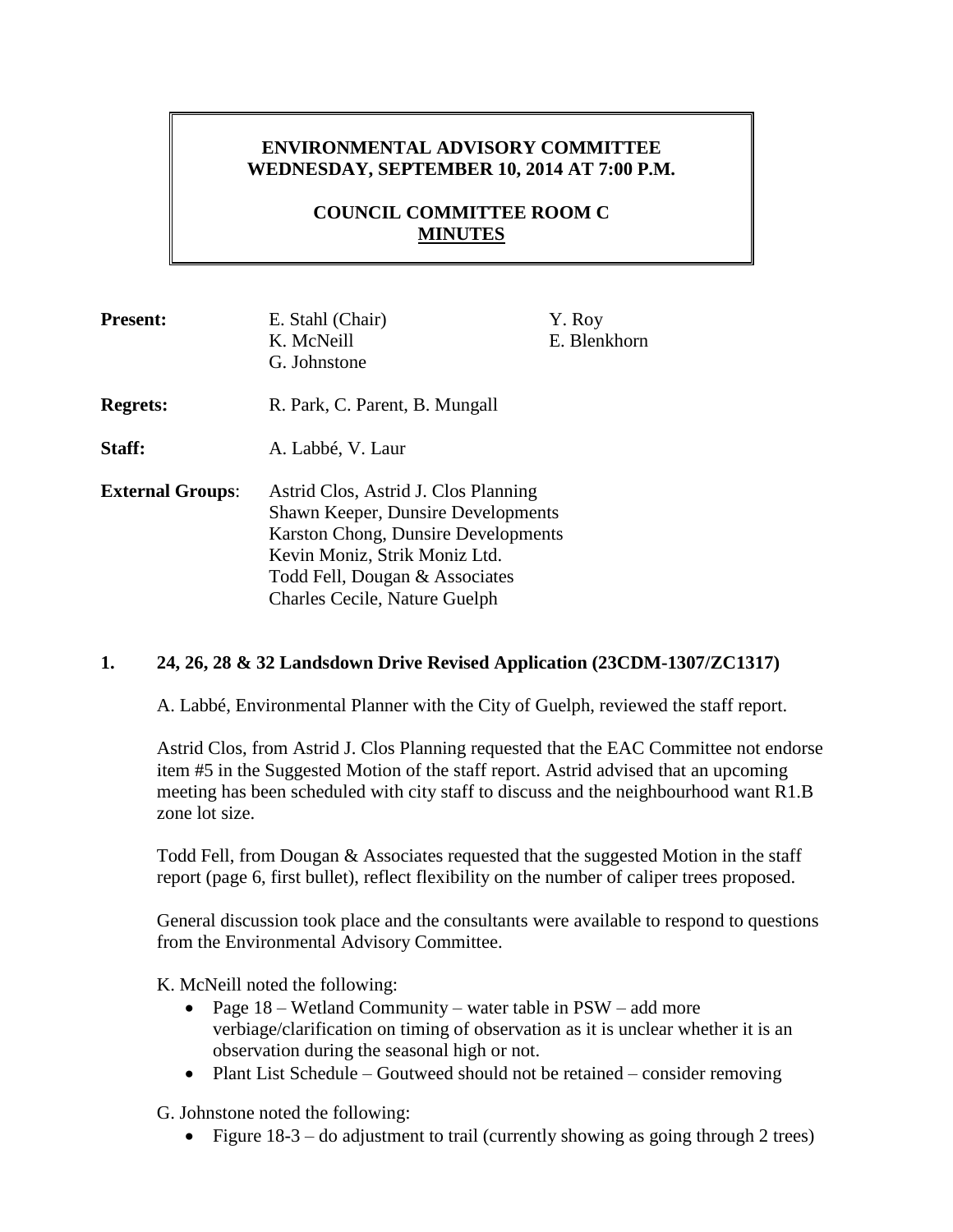- E. Blenkhorn noted the following:
	- Figure 19 and Draft Plan there is a difference in lot lines on arial photos in EIS (Figure 19) and Site Plan. The consultants indicated the Draft Plan is correct.

The floor was opened to delegations.

#### *Delegation:*

Charles Cecile on behalf of Nature Guelph provided the following comments:

- Generally supports the Staff Report.
- Concern with SWM within the 30 metre buffer
- 2 Season Floral Survey was not a complete survey. There is lack of species identified to genus (Page 4 of the EIS).
- A 3 Season Floral Survey could address gaps in the EIS including identification of species to genus and flora missed due to season.
- The TOR passed by EAC indicated that only a 2 season survey was to be completed which was inadequate as it should be a 3 season survey; on page 4 of the EIS, it states that "a survey of the dominant flora" was completed which is not a complete survey; this resulted in a number of plants being only identified to genus level, so incomplete survey; on page 4 of the EIS it states that "field data are corroborated with current status lists to identify species of significant conservation status" but the survey and field data are incomplete; on page 20 of the EIS, it notes that some plant species were only identified to genus level due to wrong stage of maturity which indicates why a 3 season survey is necessary; also on page 20 of the EIS, it states "No species inventoried is considered endangered, threatened or rare" and it was noted that because the vegetation survey was incomplete, this statement has little relevance; it was also noted that 5 plants that are on the City's Significant Species List from OPA 42 that the EIS only identified to genus and therefore couldn't be compared.
- It was suggested that for significant species, the City's OPA 42 List of Significant Plant Species be used to identify significant species, not Frank & Anderson's Flora of Wellington County which has no official status and is not endorsed by any authorities.
- Recommends staying away from prairie affiliated species in restoration. Stay with native to Guelph plants.
- Page 4 use NHIC standard for plant nomenclature. The document references 2011 and should use current information for 2014.

E. Stahl noted Hugh Whiteley submitted written comments to the Environmental Advisory Committee.

Moved by Y. Roy and seconded by K. McNeill

"That the Environmental Advisory Committee accept the Scoped Environmental Impact Study prepared by Dougan and Associates with the following conditions: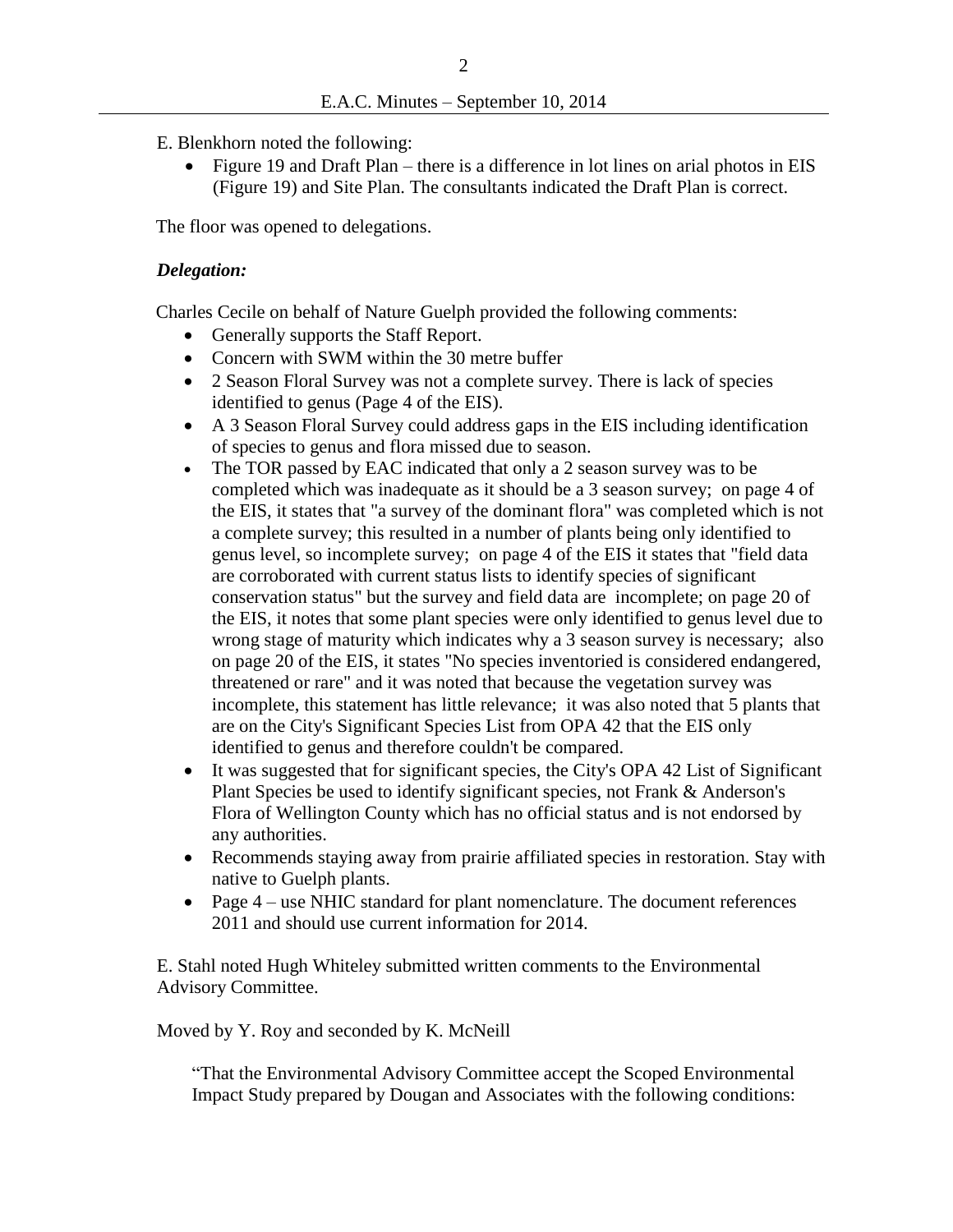- That a wetland water balance and SWM design are provided to the satisfaction of the GRCA and the City;
- That infiltration galleries form part of the SWM design to ensure no impacts to the PSW;
- That a 15 m no disturbance buffer is provided adjacent the PSW and a 5m no disturbance buffer adjacent to the Significant Woodland, and maximized where feasible;
- That in total, a 30 m wetland buffer and 10 m woodland buffer is provided;
- That adjustments to the rear lot lines of lots 1-12 and the lot widths of lots 20- 22 be considered following further discussions with the City with consideration for environmental concerns;
- That continuous data loggers are placed in the monitoring wells to inform detailed design;
- That Nature Guelph's comments be addressed.

## And

- That an Environmental Implementation Report includes but is not limited to:
	- a. Consideration for a treatment train approach to water quality treatment and a salt management plan;
	- b. Details of the infiltration galleries and SWM plan and a discussion confirming no impacts to the PSW;
	- c. A detailed compensation plan based on the compensation approach recommended by staff, prepared by a member of the OALA;
	- d. A detailed monitoring plan including baseline information;
	- e. Demarcation and fencing details;
	- f. Education and stewardship details; and
	- g. That common native species to Guelph be included in the Compensation Plan."

 **Motion Carried -Unanimous-**

## **2. Correspondence and Information**

A. Labbé distributed the following:

- 5 Arthur Street EIR
	- o Appendix D to N are on disk
	- o Drawings and Landscape Plans are on disk
- TOR for and EIR for 1211-1231 Gordon Street

## **3. Other Business**

- E. Stahl advised she is resigning from the Environmental Advisory Committee effective immediately.
	- $\circ$  Chair for the October  $8^{th}$  EAC meeting will be K. McNeill.